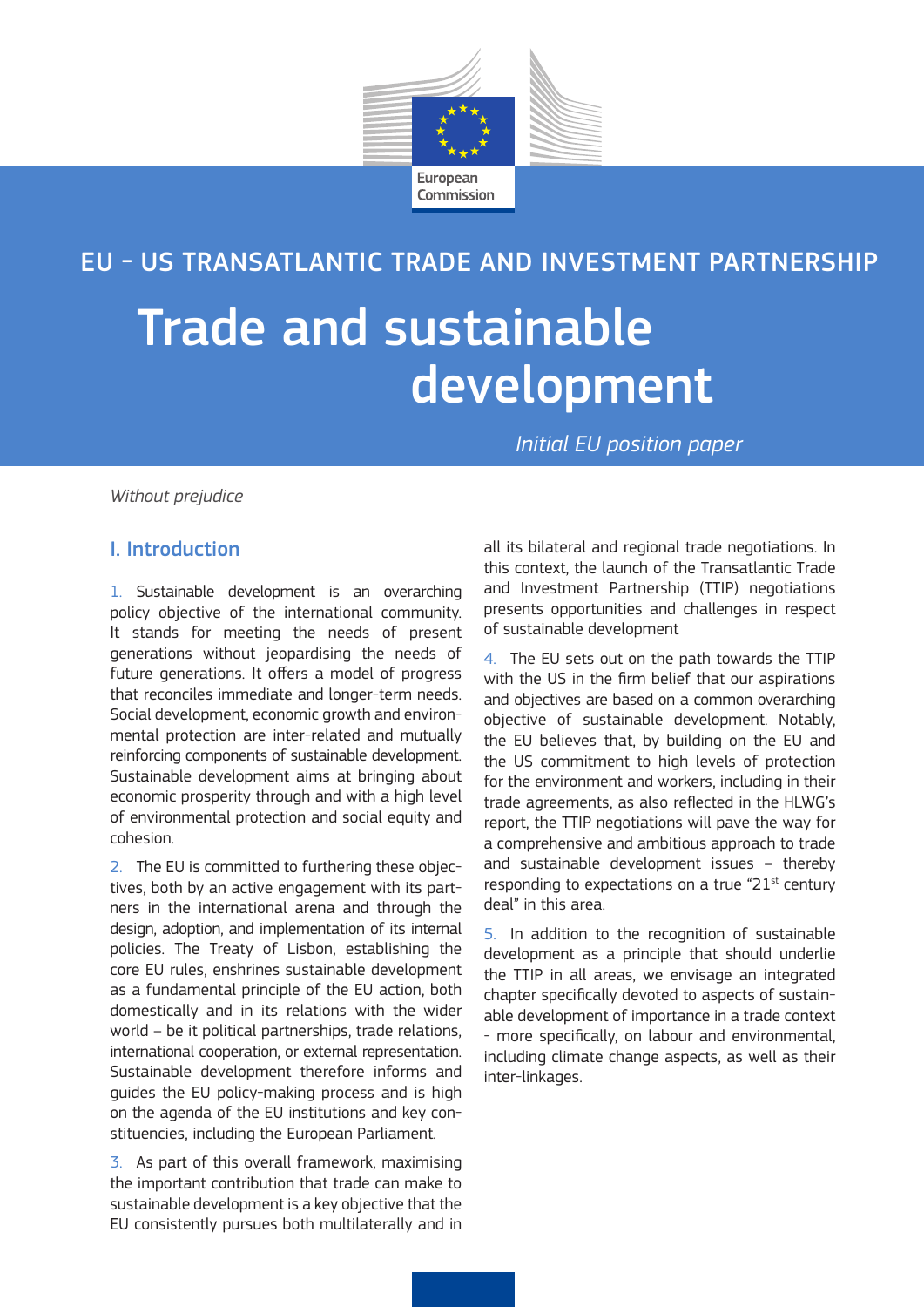# II. Trade and Sustainable Development (TSD) Chapter

6. The EU has developed a consistent practice of including chapters on Trade and Sustainable Development in its FTAs, aiming at ensuring that increased trade is mutually supporting environmental protection and social development, and does not comes at the expense of the environment or of labour rights. Building on this experience, the EU would consider the following areas as building blocks for the TTIP negotiations.

### *a. Internationally agreed sustainable development objectives and commitments*

7. The EU believes that the TTIP should reflect the Parties' commitments regarding a set of internationally agreed principles and rules, as a basic framework underlying our economic and trade relations. In the labour domain, the starting point for discussions should be the Parties' existing commitments in relevant areas, including the ILO 1998 Declaration on Fundamental Rights and Principles at Work, as well as its follow-up, and the 2008 ILO Declaration on Social Justice for a Fair Globalization, which applies to all ILO members. In respect of environmental issues, the starting point should be the recognition of the importance of global environmental governance to tackle environmental challenges of common concern, whereby Multilateral Environmental Agreements (MEAs) are of critical importance to deliver global benefits.

8. On that basis, the TTIP negotiations should reflect the Parties' commitments in the labour area with respect to ILO principles and rules. In this regard, the EU considers that ILO core labour standards, enshrined in the core ILO Conventions and internationally recognised as the fundamental labour rights, are an essential element to be integrated in the context of a trade agreement, and could be further complemented by other ILO standards/conventions of interest, as well as by a resolve to promote the ILO Decent Work agenda. A similar approach should be followed regarding adherence to core MEAs and other environmentrelated bodies as internationally recognised instruments to deal with global and transboundary environmental challenges, including the fight against climate change. Due to their subject matter and cross linkages with trade aspects the EU considers the following MEAs to be of particular importance in trade negotiations: the Convention on International

Trade in Endangered Species of Wild Fauna and Flora and its amendments, the Montreal Protocol on Substances that Deplete the Ozone Layer, the Basel Convention on the Control of Transboundary Movements of Hazardous Wastes and Their Disposal, the Convention on Biological Diversity and its Protocols, the United Nations Framework Convention on Climate Change, the Stockholm Convention on Persistent Organic Pollutants, and the Rotterdam Convention on the Prior Informed Consent Procedure for Certain Hazardous Chemicals and Pesticides in International Trade.

9. Our common commitment to the effective domestic implementation of these labour and environmental standards and agreements should also be an important element to emphasise.

#### *b. Levels of labour and environmental protection*

10. The integration of environmental and labour considerations in the TTIP is without prejudice to each Party's right to regulate in order to reflect its own sustainable development priorities. This means recognising in the TSD chapter each Party's right to define and regulate its own domestic levels of environmental and labour protection at the level deemed necessary, consistently with internationally agreed standards and agreements, as well as to modify its relevant laws and policies accordingly, while pursuing high levels of protection.

11. Furthermore, the overarching aim of the TSD chapter should be to ensure that trade and economic activity can expand without undermining the pursuit of social, and environmental policies. On the other hand, domestic labour and environmental standards should not be used as a form of disguised protectionism, nor lowered as a means of competing for trade or investment. Accordingly, the TSD chapter should expressly reflect the fact that the respective domestic authorities will not fail to enforce, and will not relax, domestic labour or environmental domestic laws as an encouragement of trade and investment.

## *c. Trade and investment as a means to support and pursue sustainable development objectives*

12. In order to promote a greater contribution of trade and investment to sustainable development, it is important to discuss initiatives in areas of specific relevance. In this regard, the TSD chapter should promote, for instance: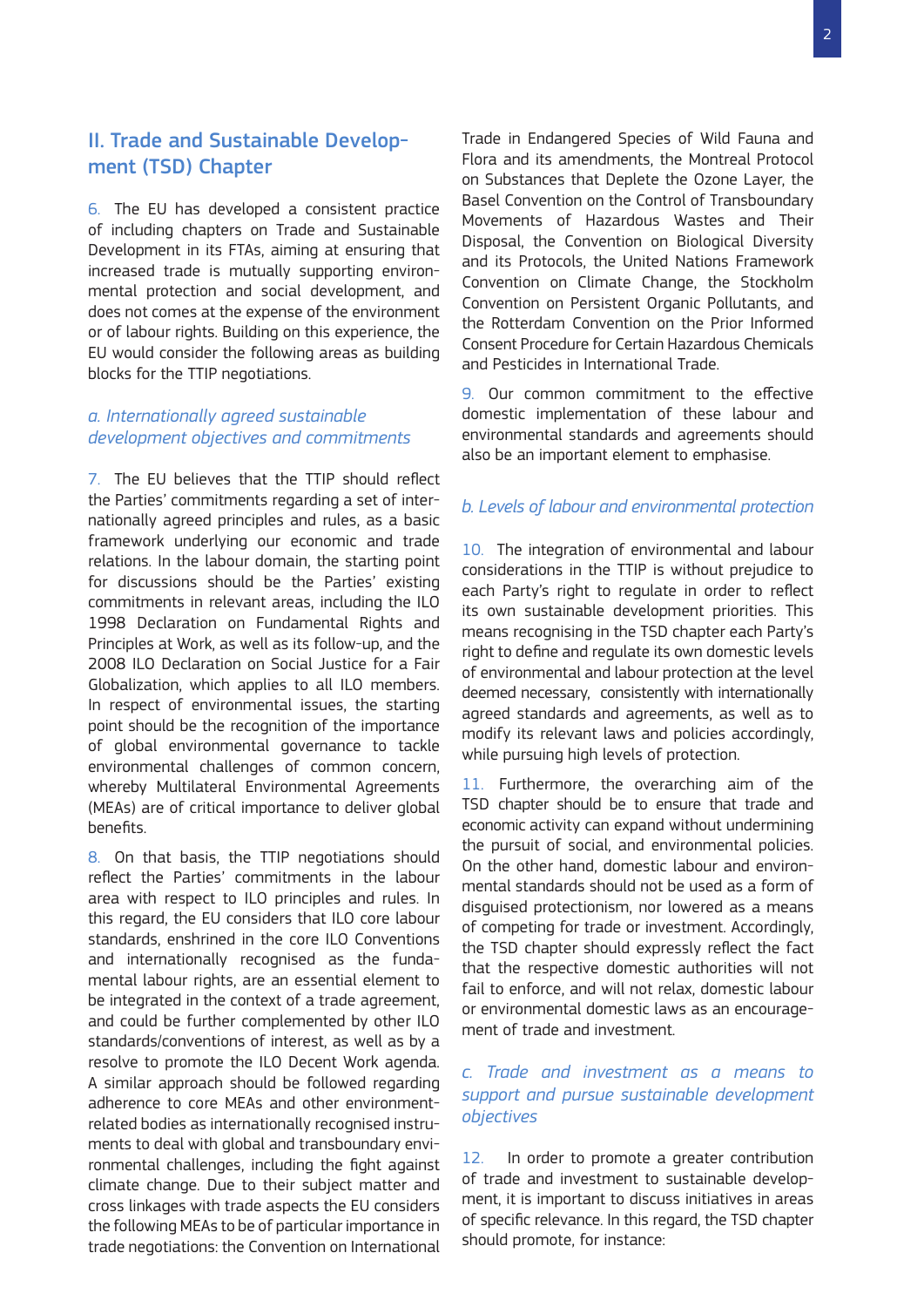- trade and investment in environmental goods and services and climate-friendly products and technologies. Moreover, further reflection could also be undertaken on other related trade actions which could be pursued under other chapters of the TTIP (e.g. frontloading liberalisation of such products, addressing NTBs in the renewable energy sector, consider environmental services);
- the use of sustainability assurance schemes, i.e. voluntary tools on environmental sustainability or fair and ethical trade initiatives;
- corporate social responsibility practices, further supporting relevant principles endorsed by both the EU and the US (e.g. international guidelines, bilateral joint statement of shared principles for international investment within the framework of the Transatlantic Economic Council).

13. Similarly, the TSD chapter should emphasize the Parties' commitment towards the conservation and sustainable management of biodiversity and ecosystems, the sustainable use and management of natural resources, and the role that trade could play in this regard. These considerations would apply to areas such as forests, fisheries, wildlife, and biological resources. The promotion of trade in legally obtained and sustainable products should thus be a key area to be covered, against the background of internationally recognised instruments, as well as the common determination of the EU and the US to address in their FTAs issues related to trade in such resources obtained or produced illegally.

#### *d. Good administrative practices*

#### i) Scientific information

14. The TSD chapter should recognise the importance of taking into account international guidelines and principles on the use of scientific and technical information as well as on risk management, when preparing and implementing measures aimed at protecting the environment or labour conditions which may have an impact on trade and investment.

#### ii) Transparency

15. Transparency is of particular relevance in the context of trade and sustainable development, in order to ensure that stakeholders, particularly non-state actors, can be informed about, and provide views and inputs on, the development, introduction, and application of measures related to labour or the environment. This also applies to measures concerning the implementation of the TSD chapter. Therefore, the TSD chapter should foresee appropriate channels for engaging with the public.

#### iii) Review and assessment

16. Appropriate recognition should also be given to the fact that, once the TTIP is in force, it will be important for the Parties to have an active policy of review and assessment of the effects of the agreement on sustainable development objectives.

#### *e. Working together*

17. The TTIP could also establish priority areas for share of information, dialogue, and joint initiatives on the trade-related aspects of sustainable development, such as:

- Cooperation in international fora responsible for social or environmental aspects of trade, including in particular the WTO, ILO, MEAs and UNEP;
- Strategies and policies to promote trade contribution to green economy, including eco-innovation;
- Trade-related aspects of the ILO Decent Work agenda and, in particular, on the impact and inter-linkages of trade and full and productive employment, labour market adjustment, core labour standards, labour statistics, human resources development and lifelong learning, social protection floors and social inclusion, social dialogue and gender equality;
- Trade impacts of labour or environmental protection and, vice versa, the impacts of trade on labour or environmental protection;
- Trade-related aspects of natural resources and the protection and use of biological diversity, including ecosystems and their services, such as measures to enhance trade in legal and sustainable timber, fish, or wildlife products as well as other issues related to biodiversity and ecosystems;